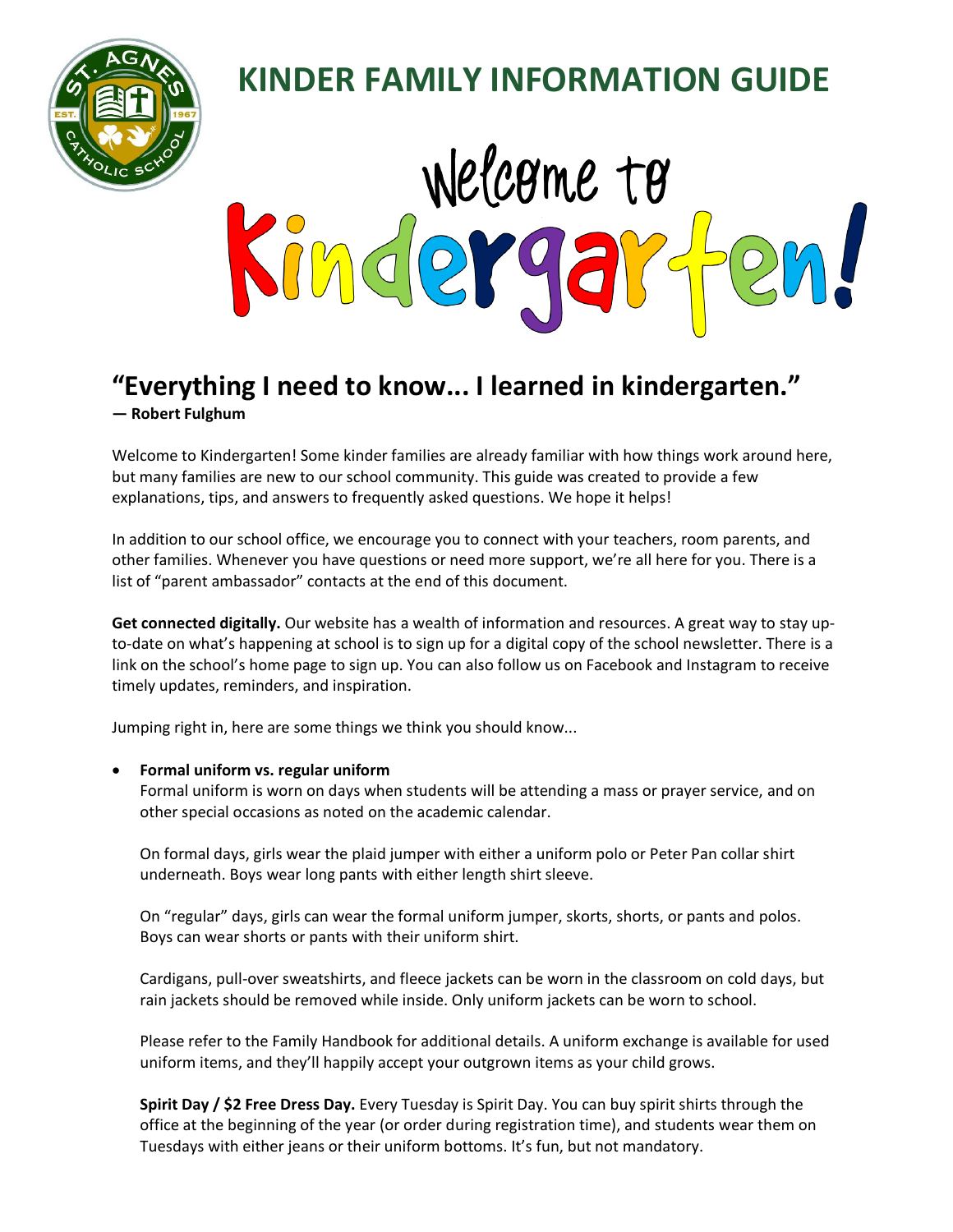The first Tuesday of every month is a little different in that your student can wear regular spirit wear or pay \$2 to wear free dress. Please refer to the Family Handbook for free-dress guidelines.

Occasionally, students earn or are given free dress on other days of the week, but we'll give you a heads-up for each of those via the school newsletter.

# • **Family Envelope**

Every Wednesday your child will come home with a manilla "Family Envelope." Inside you will find the weekly newsletter, a scrip order form, and other flyers. Your job is to remove all items from the folder, **read** the contents, and return the folder by Friday of the same week (empty or with return items as needed). For example, you can send in your scrip, hot lunch, or Spring Play order form via this envelope. Have a tuition payment due? Stick it in the family envelope. You can also use this envelope as a handy way to send other notes and communications to the office.

# • **Choicelunch (lunch delivery program)**

Kinders can participate in Choicelunch once they start going full days (or if they stay for "Kids Club" during the first few weeks). Order lunches at www.choicelunch.com or through the program app.

## • **Scrip**

You know those kiosks at the grocery store selling gift cards? That's basically what scrip is. But when you buy your scrip/gift card from St. Agnes, the school gets a percentage of the sale. This is a major part of our fundraising and every family is expected to participate (see the Family Handbook for more info). Scrip is sold in the office or you can submit your order through the Family Envelope and check the "send home with my child" box at the bottom of the page. There is a larger list of participating vendors found online, which you can special order. If you have specific questions you can always email **akelley@csdo.org**.

Last year we started using the RaiseRight app so you can order eScrip without coming into the office. You cannot order physical gift cards this way, but you can purchase eScrip on demand and reload physical gift cards you purchased through the office. To get started with the app, use enrollment code E24L86A51L29.



Here are a few tips to help you reach your goal:

- $\circ$  Invite family/friends to participate and give them copies of the scrip order form. Grandparents, uncles, your BFF – they can all get scrip through you.
- $\circ$  Christmas and birthdays are a great time to give gift cards! Plan your Christmas shopping ahead of time and use scrip gift cards for your purchases.
- o Have a large household purchase to make? Check to see if you can purchase scrip for the retailer or service ahead of time.
- $\circ$  Employers often like to give their employees gift cards for Christmas, so offer to purchase those gift cards through you.

#### • **Car line**

It is pretty likely that your kinder will want to be walked to the classroom door every morning for a while, and you'll need to pick up at the classroom door for the first several weeks as well while they have half day. You can do this all year, if you wish. But once your child starts going full days, car line can be your new best friend. It's a well-oiled machine and most kids love doing it. It may seem a tiny bit confusing at first, so it may help to either watch it once to figure it out. Maps are provided in the Family Handbook. Here's how it works: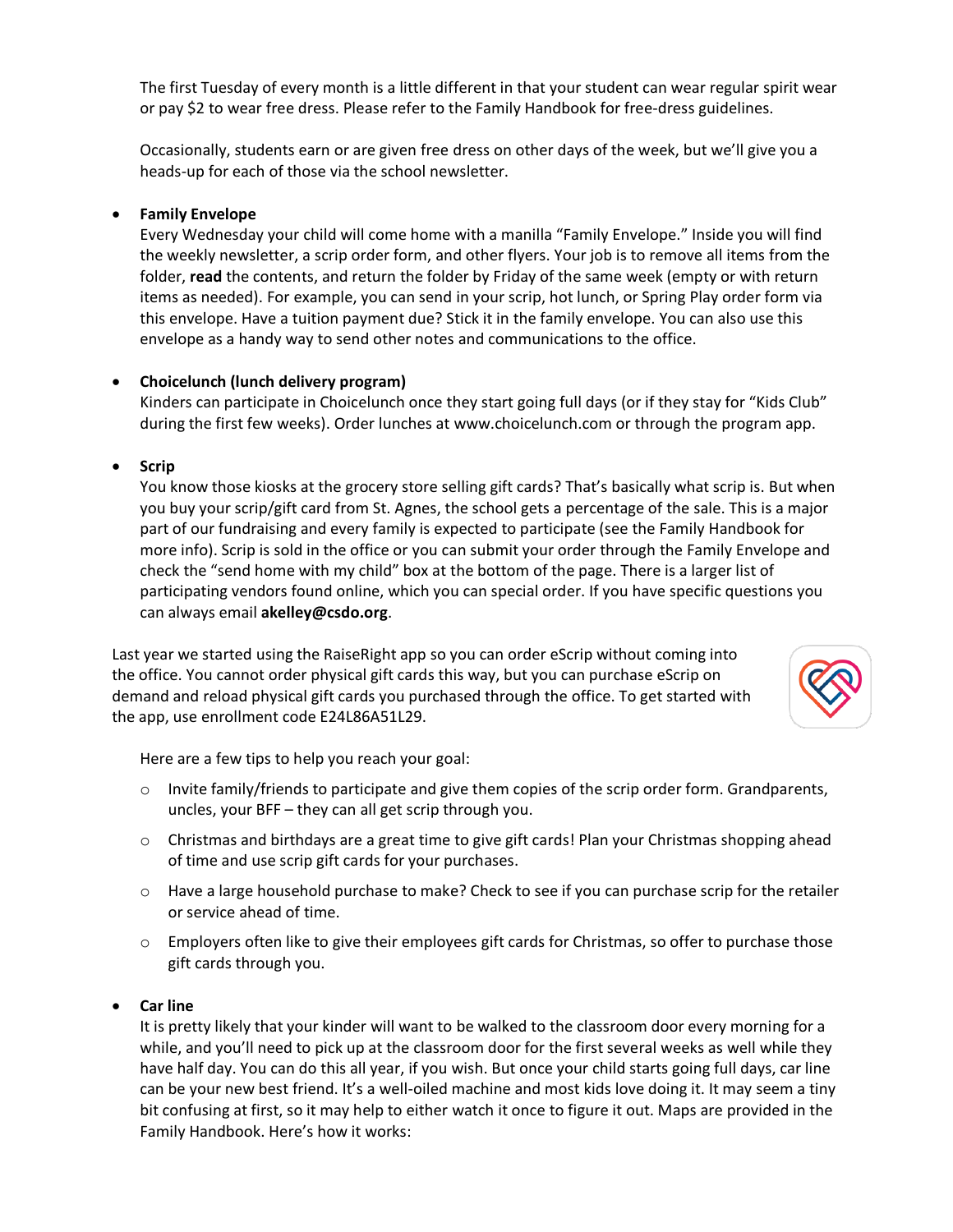- o For morning drop-off (starting at 7:45 a.m.), drive into the teacher parking lot, and when you find yourself *parallel to the school*, teachers magically appear, open the car door, whisk your child and his/her backpack away, shut your car door, and off you go. You then drive back out and on with your day. **Please note that you should only turn right out of the parking lot in the morning, which helps maintain the flow of traffic.**
- $\circ$  You have the option of doing morning drop-off on the other side of the school, but since we're focused on kinders right now and they are best dropped closer to their classroom, I'll let you look up those details in the Family Handbook.
- $\circ$  In the afternoon, you enter the parking lot on the far side of the church (where there is a stop sign). If you get on campus before 2:45 p.m., you'll have to idle in line along the back fence by the field and the "big toy" play structure. At 2:45 p.m., you're allowed to drive into the large blacktop school yard, parking in rows parallel to the school. Typically, there will be 4 – 5 rows of cars. At 3 p.m., the bells rings and students start exiting school and finding their way to cars. For younger children – especially kinders – the teachers will help get your child to you at your car. Please **stay in or next to your vehicle at all times; do not walk up to get your child.** Once all kids are in the cars and safe, a teacher will dismiss the cars row by row, with new cars filing in behind. (Again, watch it once and it all becomes clear!)

Once the next set of cars are all lined up, a teacher will blow a whistle so the kids know it's safe to proceed to their cars. So even if you're parked right up at the curb in the first row, and your kid is staring at you longingly, he/she can't come to you until all cars are stopped and it's safe for everyone. In the afternoon, all cars exit via the teacher lot, but you can turn right or left as you leave. If you choose to park instead of doing car line, please only park in marked parking spots, and never in the teacher parking lot.

#### • **Volunteer hours**

I know it seems like a lot, but it's actually pretty easy to earn your 30 hours per family. You will be invited to sign up for all your volunteer interests through SignUp Genius. The link is on our home page and a reminder will be emailed to all families. We'll also be offering some options for helping out in the kinder classroom (more info to come in your welcome packet). You're whole family can get involved with volunteering. Parents, grandparents, aunts, uncles… they can all help. But **anyone** who volunteers on campus or who attends field trips **must** be cleared for fingerprinting and do the online VIRTUS training first. The earlier you do this, the better, as it can take weeks to have fingerprints processed.

There are a lot of school events you can attend without being screened as a volunteer. Please feel free to join us for community events such as school masses, Stations of the Cross, Blessing of the Animals, and the Wheel-A-Thon. We'd also love to see you at our after-hours family events, such as Fall Fest, the Ice Cream Social, our Father-Daughter Dance, and Mother-Son Adventure.

Well, that should be enough to get you started. There is a lot more information in our Family Handbook, too. On the next page, we provide a little more information about specific events and how you can start planning for fall over the summer.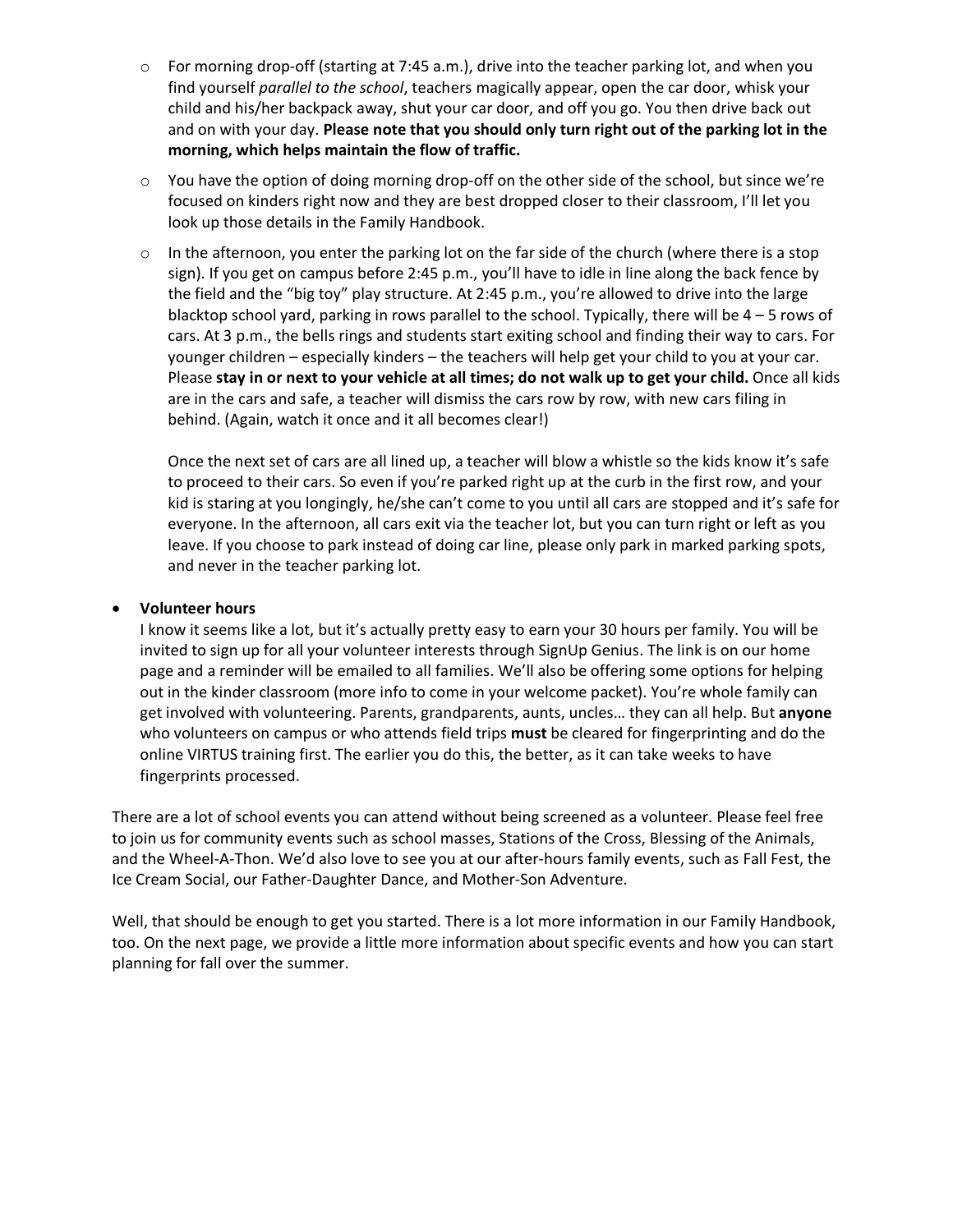# **Key events by month**

There are things that you just don't know until someone tells you, and this is particularly true for new kinder families. Below are a few things worth knowing, by month (dates subject to change).

# **July**

The school calendar is available in summer, so now is a good time to download it. As you'll see, the first several weeks of school for kinders are half days. By the way, kids can wear free dress on the first day of school and typically for the next few days as well. Check the calendar and watch for email reminders.

The lines are long for uniform sales on campus, so I highly recommend shopping online with Dennis Uniform during summer and they often offer back-to-school deals on their website. Shop online at **www.dennisuniform.com** using school code **NZ4STA**. You can view options by grade and gender. If you want to try on the sizes, you can visit their San Francisco store.

We will offer fingerprinting on campus the first day of school, but if you want to get it done a little earlier – and be ready to start volunteering in the classroom as early as possible – I recommend you go to a certified scan location (check your local PostalAnnex) to get it done now. Mrs. Kelley (the school secretary) has the required Live Scan forms in the office. It must be filled out with Diocese of Oakland information or it will not be processed correctly (don't worry, Mrs. Kelley will fill it out for you).

The other thing you'll need to do is complete the **VIRTUS online course** called Protecting God's Children® Online Awareness Session 3.0 (find it under the Forms/Resources tab on the school website). Once competed, turn the completion certificate and \$15 payment to the office.

## **August**

First day of school:

- Super short day with school hours of  $8 9:30$  a.m.
- Free dress
- Coffee and donuts are available for all parents in the Cauchi Hall courtyard
- Parents can attend the 8:30 a.m. prayer service
- Fingerprinting available on campus

#### **September**

Wheel-a-Thon (WAT) is a big deal for the kids and funds raised are how we pay for class field trips. Field trips can be expensive, with bus rental alone costing about \$1000. We only take field trips that we can fund with WAT money. Have your child practice riding his/her bike for the weeks leading up to WAT, especially if you've bought a new bike recently. On WAT day, kids have free dress and parents are encouraged to watch, even if you're not volunteering.

#### **October**

Blessing of the Animals is another event the kids really love. Any and all live animals are allowed but need to be brought by the parent (on leash or otherwise contained) and go home right after the blessing. Stuffed animals are welcome for families without portable or actual pets. Parents are welcome to stay and watch the blessing – it's always fun and very lively.

The kinders usually have a mid-month field trip to the pumpkin patch, for which you can volunteer. It's a very fun day and a great way to get to know your child's classmates.

We also have a small Halloween party with stations, for which you can volunteer. Kids do **not** wear Halloween costumes to school. We have an evening Fall Fest with a costume parade, Trunk-or-Treat, cake walk, and games.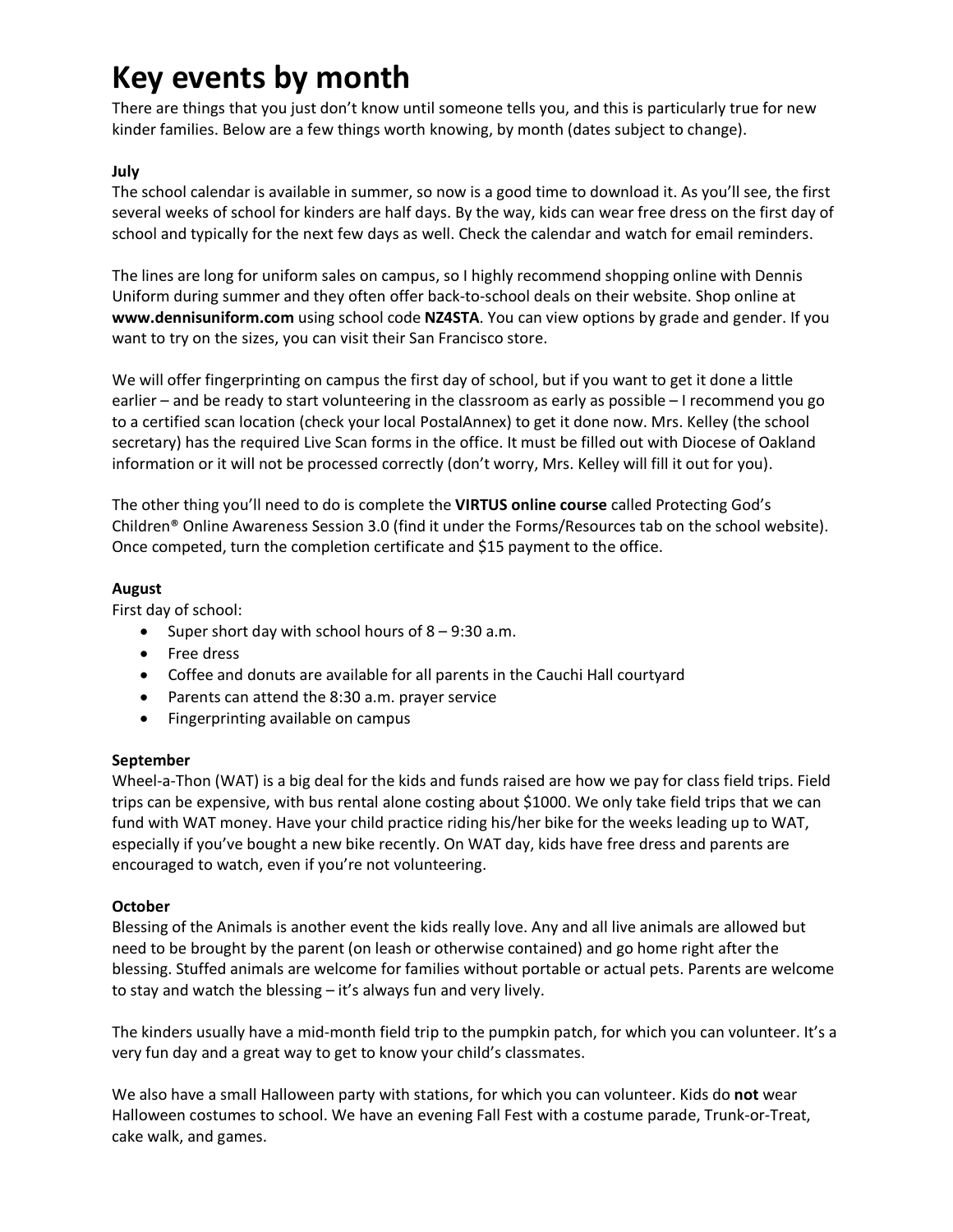#### **November**

Stone Soup partners the kinders with 1<sup>st</sup> Grade to celebrate Thanksgiving. Parents can attend or sign up as volunteers to help with the event.

#### **December**

The Christmas concert is a major production and not to be missed. The afternoon show is much less crowded, but just as fun. Get there early and line up outside to ensure you'll get a good seat.

We typically have a class Christmas party with stations, for which you can volunteer.

#### **January**

Catholic Schools Week launches with Open House, which is not required, but you are highly encouraged to attend. It's great to see the projects each class has displayed and the kids are so proud to show you their art and accomplishments. Even though we are especially focused on our kinders, don't miss visiting the other classrooms (3<sup>rd</sup> grade is always a favorite). The book sale is a major event this day, so prepare yourself to stand in line while your kids "shop." But know that the book sale takes place over a few days during the school week, so there's no need to rush in on Open House day if you can come another day (it's open until 4 p.m., Monday through Thursday, the week following Open House).

During Catholic Schools Week, there are daily themes and events. Students will be have opportunities to participate with crazy hair, crazy socks, themed outfits (eg, yellow and black for Spelling Bee day), and will attend various assemblies. Please adhere to communicated guidelines, which includes **no dye or sprays (even washable) for hair.**

#### **February**

We do not have a traditional Valentine's Day party, but we do have a picnic with the  $8<sup>th</sup>$  grade buddies and exchange valentines with classmates. The Student Council typically offers candygrams, too.

#### **March**

Stations of the Cross is something the classes each witness/present on Fridays during Lent, and parents are invited to attend. On Good Friday, the  $8<sup>th</sup>$  grade class does their amazing performance.

The Easter party will likely need volunteers, so look for an invitation to sign up.

#### **April**

The kinders will host their first school mass this month, and they get really excited about this new responsibility. Try to attend, if you can.

If you have a daughter, you'll definitely want to attend the Father/Daughter dance. It's a major production and the girls love to get dressed up and dance the night away. Photos and dinner are included in the ticket price.

#### **May**

Kinders typically do a field trip to the Oakland zoo with their buddies this month. Chaperones are needed, but the 8<sup>th</sup> graders do the brunt of the work, watching their buddies and carrying shared packs. Kinders will be given t-shirts to wear to help identify them.

Teacher Appreciation Week happens this month, and the PACE team will communicate about events and requests for support.

The Spring Play is another of our amazing shows and should not be missed. As with the Christmas Concert, you'll find the afternoon show to be less crowded, but line up early anyway.